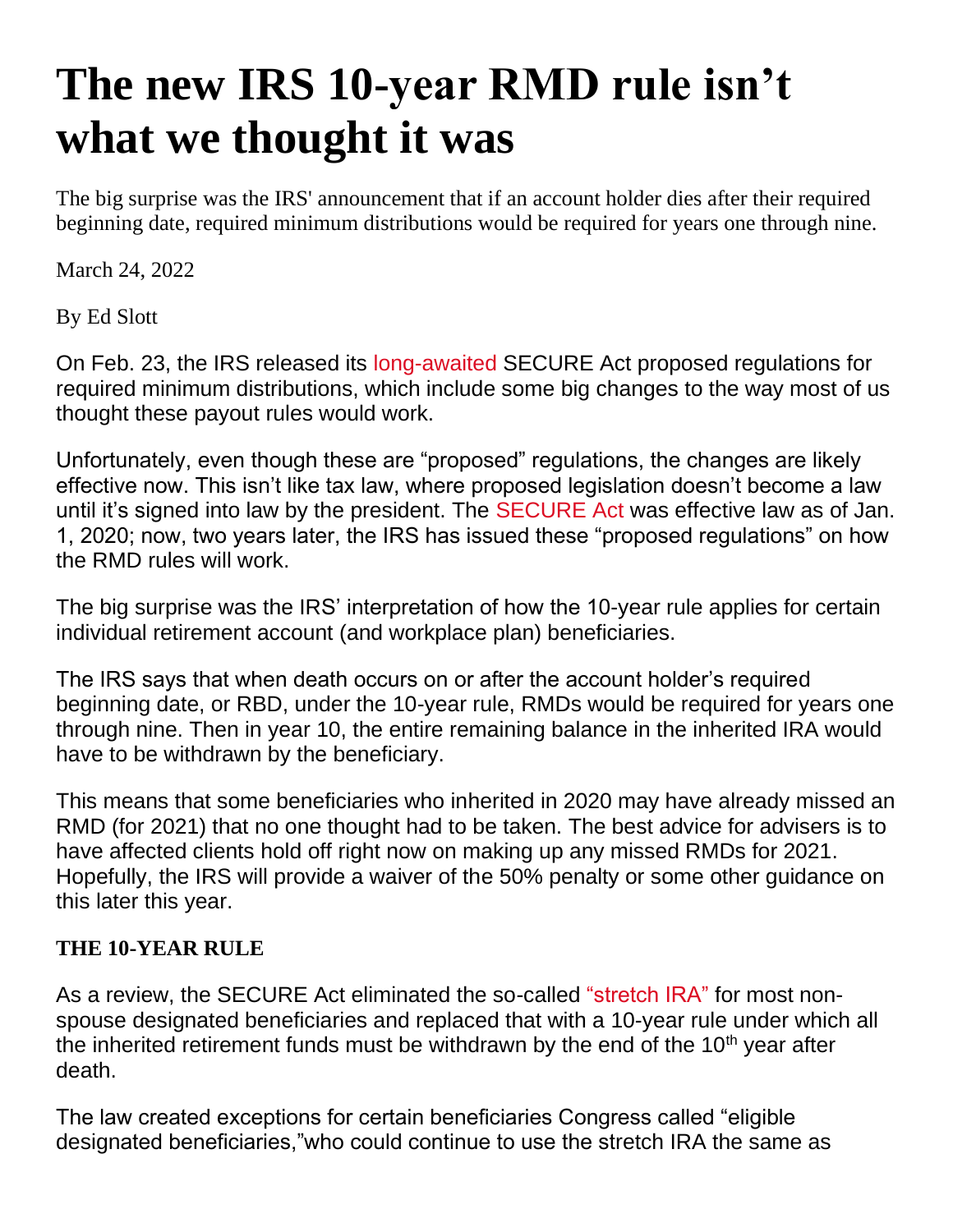before the SECURE Act. EDBs are surviving spouses, minor children of the deceased IRA owner (up to age 21, regardless of state law), disabled and chronically ill beneficiaries, and beneficiaries who aren't more than 10 years younger than the deceased IRA owner.

Most other non-spouse beneficiaries would be subject to the 10-year rule.

But under these new rules, both the RBD and the rule known as the "at least as rapidly," or ALAR, rule become more important.

The RBD is generally April 1 of the year following the year the IRA owner (or plan participant) turns age 72. Some plan participants can delay their company plan RBD if they're still working. Under these IRS rules, the RBD takes on new significance since RMDs would be required for years one through nine if the IRA owner dies on or after the RBD, but not if death occurred before the RBD.

#### **'AT LEAST AS RAPIDLY**'

The ALAR rule was always in the tax code for RMDs but lost its significance (or so we thought) once the 10-year rule was created. That's because most commentators, including me, believed that under the 10-year rule, no RMDs would be required in years one through nine, and that the only RMD would be the balance in the inherited IRA at the end of the 10-year term.

Surprise! The IRS says no. The ALAR rule still applies, and RMDs will be required for years one through nine after death.

While the ALAR rule doesn't require the beneficiary to take the same amount as the IRA owner, it does require that the beneficiary continue RMDs. Under this rule, once lifetime RMDs begin, they must continue for beneficiaries based on their life expectancy, if they are a designated beneficiary.

**Translation:** Both rules apply when death occurs on or after the RBD:

1. The ALAR rule, which requires RMDs each year after death (when death occurs on or after the RBD); and

2. The 10-year rule, under which all funds in the inherited IRA must be withdrawn by the end of the  $10<sup>th</sup>$  year after death.

# **EXAMPLE**

In 2021, Tom, age 32, inherits an IRA from his father, who died at age 74. Tom is a designated beneficiary, but he's not an eligible designated beneficiary. This means he's subject to both the ALAR rule (for years one through nine) and the 10-year rule, for year 10. Tom's father died after his required beginning date, so Tom is required to take annual RMDs over his life expectancy (the stretch IRA) for the first nine years of the 10-year period (i.e., starting in 2022 and continuing through 2030). In 2031, by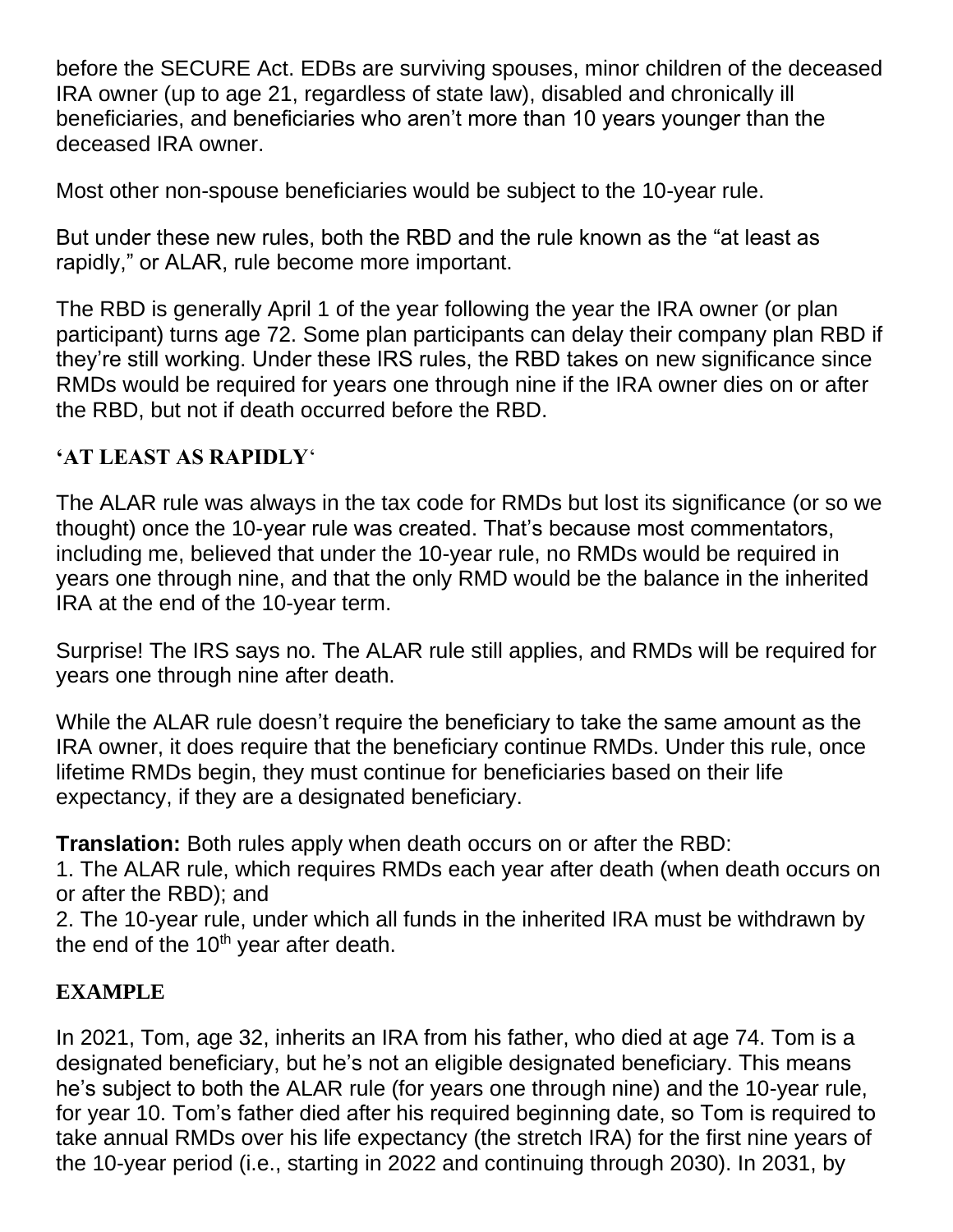Dec. 31, he's required to take the remaining portion of the inherited IRA. If he doesn't follow this schedule, he'll be subject to the 50% penalty on the amount not taken.

#### **IF DEATH OCCURS BEFORE RBD**

If Tom's father had died before his RBD, Tom could take as much or as little out of the inherited IRA each year during the 10-year period, but he still would have to withdraw the entire IRA by Dec. 31, 2031. No annual RMDs need to be taken in years one through nine.

# **ROTH IRAs**

Since Roth IRAs aren't subject to lifetime RMDs, every Roth IRA owner is deemed to have died before his or her RBD, regardless of their age at death. That's because Roth IRAs have no RBD. For example, a Roth IRA owner who dies at age 100 is still deemed to have died before his or her RBD.

In the example, above, if Tom's father's IRA was a Roth IRA, Tom would not have to take annual RMDs for years one through nine of the 10-year period, regardless of how old his father was when he died (that is, whether he died before or after his required beginning date).

While some beneficiaries subject to the 10-year rule will have to take RMDs in years one through nine, this will never be the case for a designated Roth IRA beneficiary, since all Roth beneficiaries are deemed to have died before their RBD.

This can allow the inherited Roth funds to continue to accumulate income tax-free for the full 10-year term. That can benefit both individual and trust beneficiaries and is another good reason to contribute to, or convert to, Roth IRAs. Keep in mind, however, that the full balance of the inherited Roth must still be withdrawn by the end of the  $10<sup>th</sup>$  year after death.

# **WATCH OUT FOR FIVE-YEAR RULE**

Since all Roth IRA owners are deemed to have died before their RBD, this can trigger the five-year rule if there's no designated beneficiary. A designated beneficiary is an individual named on the beneficiary form or a qualifying trust. Examples of a nondesignated beneficiary (NDB) are an estate, a charity or a non-qualifying trust.

Under the RMD rules for inherited IRAs, when an NDB inherits from someone who died before the RBD, the five-year rule applies, and the inherited IRA funds must be withdrawn by the end of the fifth year after death (but no withdrawals are required for years one through four).

# **CHECK BENEFICIARY FORMS!**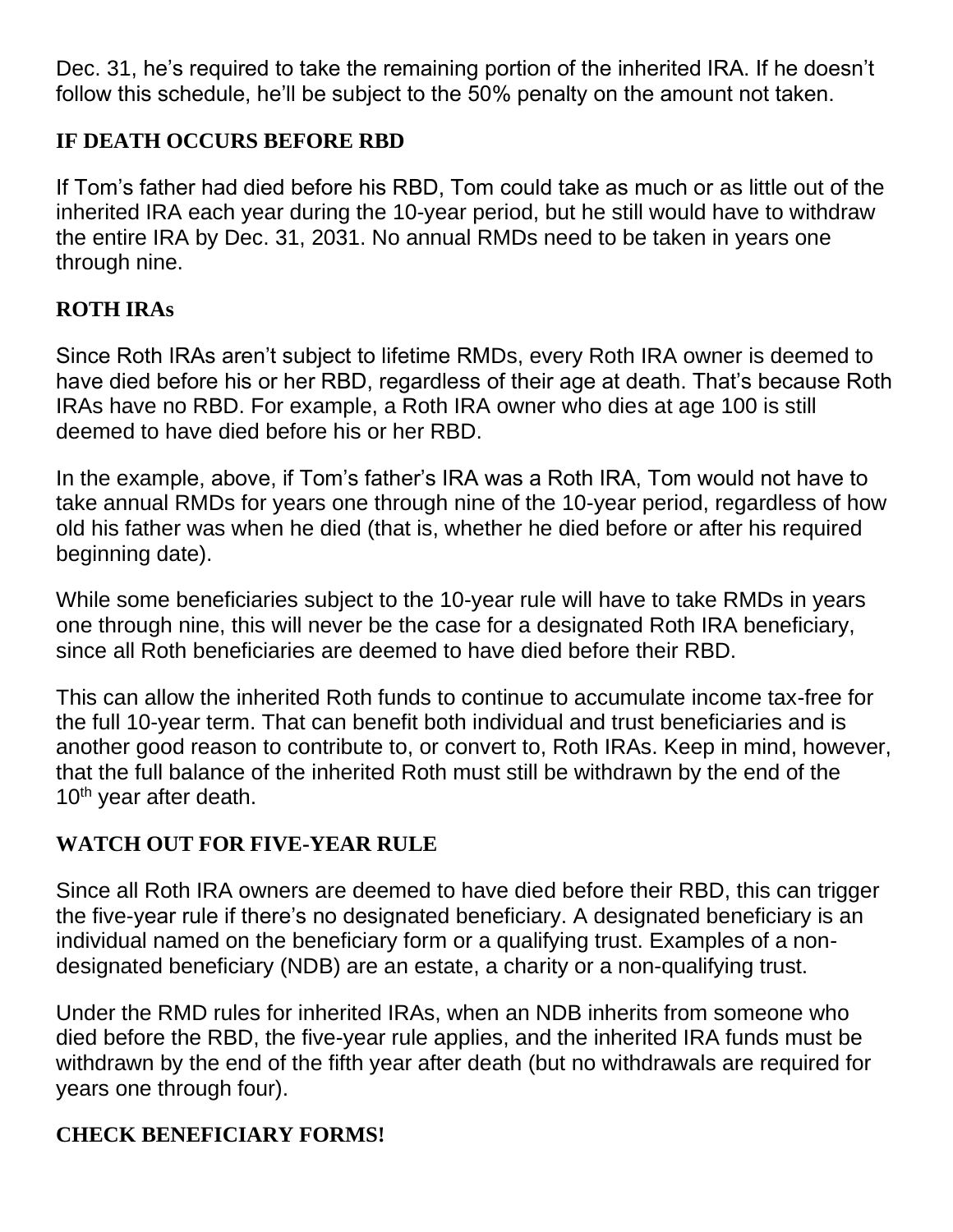This is yet another reason to check beneficiary forms to make sure that they have designated beneficiaries.

Alert your clients to these new RMD rules. New inheritors may already be subject to taking RMDs they thought could be delayed much longer.

Most of the latest confusion revolves around the revelation that annual RMDs are required for years one through nine after death, based on the so-called "at least as rapidly" rule, which these questions and answers address.

#### **Q: Where does IRS come up with RMDs for years one to nine under the SECURE Act? I thought the 10-year rule replaced those RMDs?**

**A:** So did I! But IRS says "No." The IRS is relying on the "at least as rapidly," or ALAR, rule. Under long-existing RMD tax rules, the ALAR rule essentially states that once RMDs begin, they can't be stopped or turned off by a beneficiary.

This is the rule on which IRS bases its position that RMDs are required for years one through nine of the 10-year period when death occurred on or after the required beginning date, or RBD. When an IRA owner dies after the RBD, the beneficiary must continue taking RMDs. However, the ALAR rule doesn't mean that the beneficiary must take the same RMD amounts the IRA owner was taking. It means that the beneficiary must continue using the same process by calculating RMDs based on that beneficiary's own life expectancy (the stretch IRA), as explained in the answer to the next question.

#### **Q: For beneficiaries who are subject to the 10-year rule, how are the RMDs calculated for years one through nine after death?**

A: Designated beneficiaries (individual beneficiaries who are named on the beneficiary form and aren't eligible designated beneficiaries or EDBs) will be subject to the 10-year rule. But if they inherited from someone who died after the RBD, then they're subject to RMDs for years one through nine, and then a full distribution of the balance in the inherited traditional IRA by the end of the  $10<sup>th</sup>$  year after death.

The RMDs for years one through nine of the 10-year period are based on the beneficiary's age in the year after death, the same process as with the lifetime stretch IRA. The beneficiary finds the life expectancy factor from the Single Life Table (the new 2022 table) for the year after death and divides the prior year-end balance by that factor. For subsequent years two through nine, the beneficiary reduces that factor by one. It's as if the beneficiary is getting the stretch IRA for the first nine years after death and it's calculated the same way. For the RMD in year 10, no table is needed since that RMD is simply 100% of the remaining balance in the inherited account.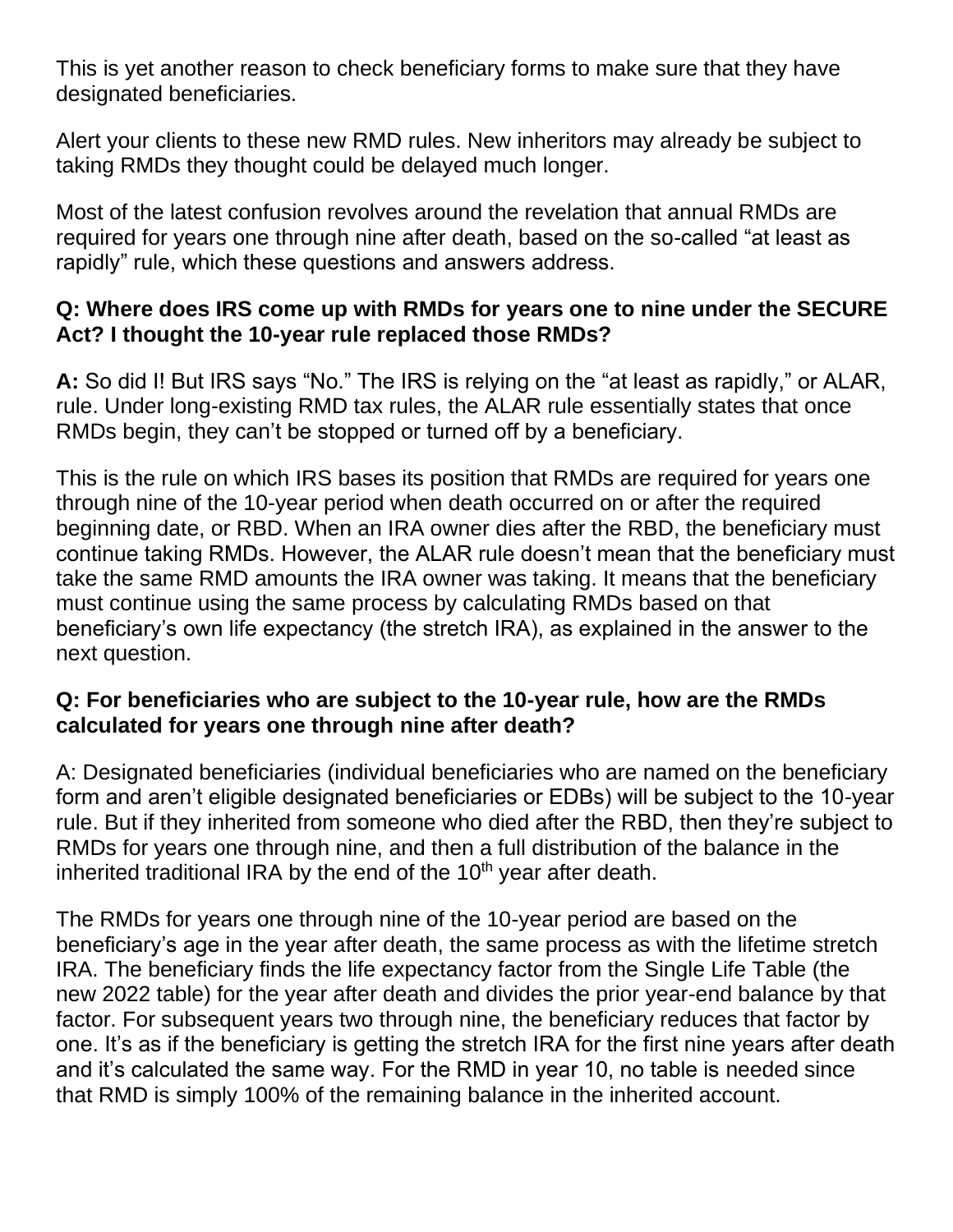If the IRA owner died before the RBD, then no annual RMDs are required for years one through nine, but the balance must still be withdrawn by the end of the 10-year term.

#### **Q: Can a spouse use the 10-year rule to delay RMDs?**

**A:** The IRS says no in these proposed regulations. It goes further than that, though. The IRS created yet another new term to know, "hypothetical RMDs," as a type of deterrent to ensure no RMD years are missed once a spouse would otherwise have been required to take those RMDs by reaching age 72.

Here's an example. Ken and his wife Linda are both 70 years old. Ken dies with Linda as his primary IRA beneficiary. As an EDB spouse, Linda can do a spousal rollover or elect to remain a beneficiary. If Linda elects to remain a beneficiary, she can also elect the 10-year payout. Since Ken died prior to reaching his RBD, Linda will have no RMDs during the 10-year window. She simply has to empty the account by Dec. 31 of the 10th year after the year of Ken's death. There's no deadline for a spousal rollover, so Linda may believe that she can have her cake and eat it too. She may think she can use the 10-year rule (without annual RMDs) and then do a spousal rollover years later to avoid several years of annual RMDs that she otherwise would have had to take from her own IRA. That is the "loophole" the IRS is closing with this "hypothetical" retroactive spousal RMD provision.

Once again, the IRS is relying on a version of the ALAR rule. In this case though, it involves a spouse who otherwise would have been able to skip RMDs by using the 10 year rule.

In a later year (but before the end of year 9), when Linda decides to do the spousal rollover, she can't roll over the full amount. Before completing the spousal rollover, Linda must calculate hypothetical RMDs for each year she was 72 or older. These hypothetical RMDs aren't eligible for rollover. (The years when Linda was 70 and 71 aren't considered because they were before her first RMD year.)

# **Q: How do RMDs work when a minor child of the IRA owner inherits?**

**A:** A minor child of the deceased IRA owner (or plan participant) is an EDB, but only up to age 21. The proposed regulations state that this is the universal age of majority for this rule, regardless of state law. This is a good rule that not only simplifies the age of majority issue but is also generous given that the age of majority in most states is 18.

Once a qualifying minor (under age 21) inherits an IRA, the minor gets the stretch IRA until the year she turns age 21, but then she switches to the 10-year rule. At that point, the entire remaining balance must be withdrawn by the end of the 10-year term.